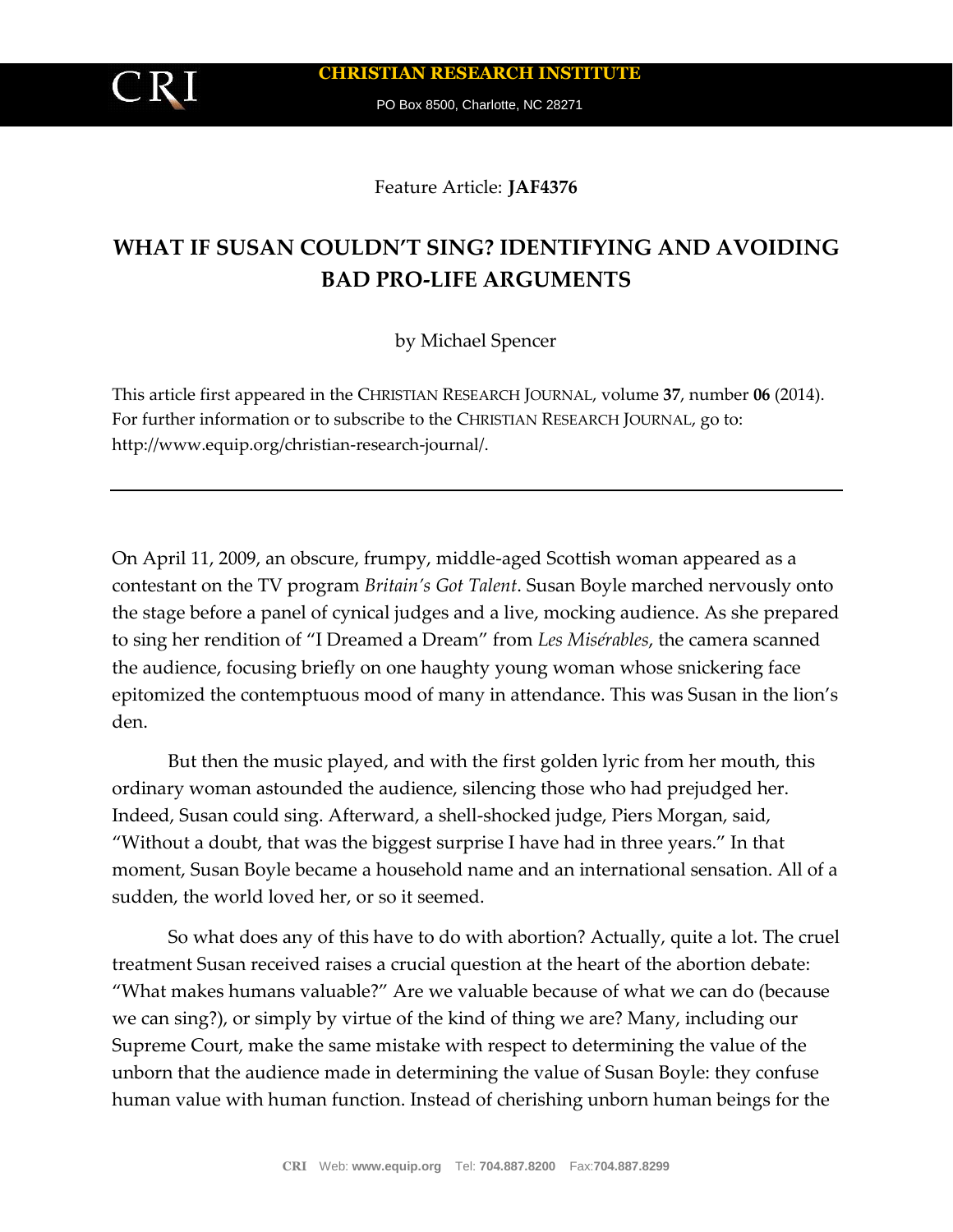kind of thing they are—full-fledged members of the human community—defenders of abortion value them only for what they have achieved (i.e., self-awareness, viability, etc.).

### **HUMAN VALUE**

A well-defined line has been drawn in our cultural sand over the ontological nature and value of the embryo. Facing off at this line of demarcation are two diametrically opposed ways of viewing and valuing human beings. Popularly referred to as the prolife view and the "pro-choice" view, philosopher Christopher Kaczor aptly refers to these contrary positions as the "endowment" and "performance" accounts.<sup>1</sup>

The endowment account (the pro-life position), as Kaczor points out, teaches that "beings with endowments that orient them towards moral values, such as rationality, autonomy, and respect, thereby merit inclusion as members of the moral community."<sup>2</sup> In other words, every human being, regardless of one's utility or functional ability, has inherent moral worth simply by virtue of being a member of the human species. This view is nondiscriminating, inclusive, and tolerant. Our Founding Fathers recognized these God-given endowments and described them as the "self-evident" and unshakable foundation for human equality, motivating them to declare, "All men are created equal, and are endowed by their Creator with certain unalienable rights"—most notably, the right to life.

Standing opposed to this position is the performance account (the abortion choice position), which insists that only certain human beings deserve respect and dignity, and only if and when they are possessed of specific subjective characteristics or functional abilities. According to this view, human value or worth is not intrinsic or "hard-wired" but rather is determined by one's usefulness or desirability to others. The prejudicial malignancy of this view was subtly displayed by the audience on *Britain's Got Talent*, but is thoroughly metastasized in elective abortion. The flaws in this view are many, but let me highlight two of them.

First, advocates of the performance approach cannot tell us why their chosen test for inclusion in the human community is value giving. Some of the favored contenders for determining human worth or personhood rights include self- awareness, rationality, sentience, viability, and "wantedness." However, those who appeal to these tests for inclusion are incapable of offering compelling reasons to accept their preferred characteristic or attribute as the one that should be embraced by all others.

For instance, Australian philosopher and professor of bioethics at Princeton University, Peter Singer, asserts, "Human babies are not born self-aware, or capable of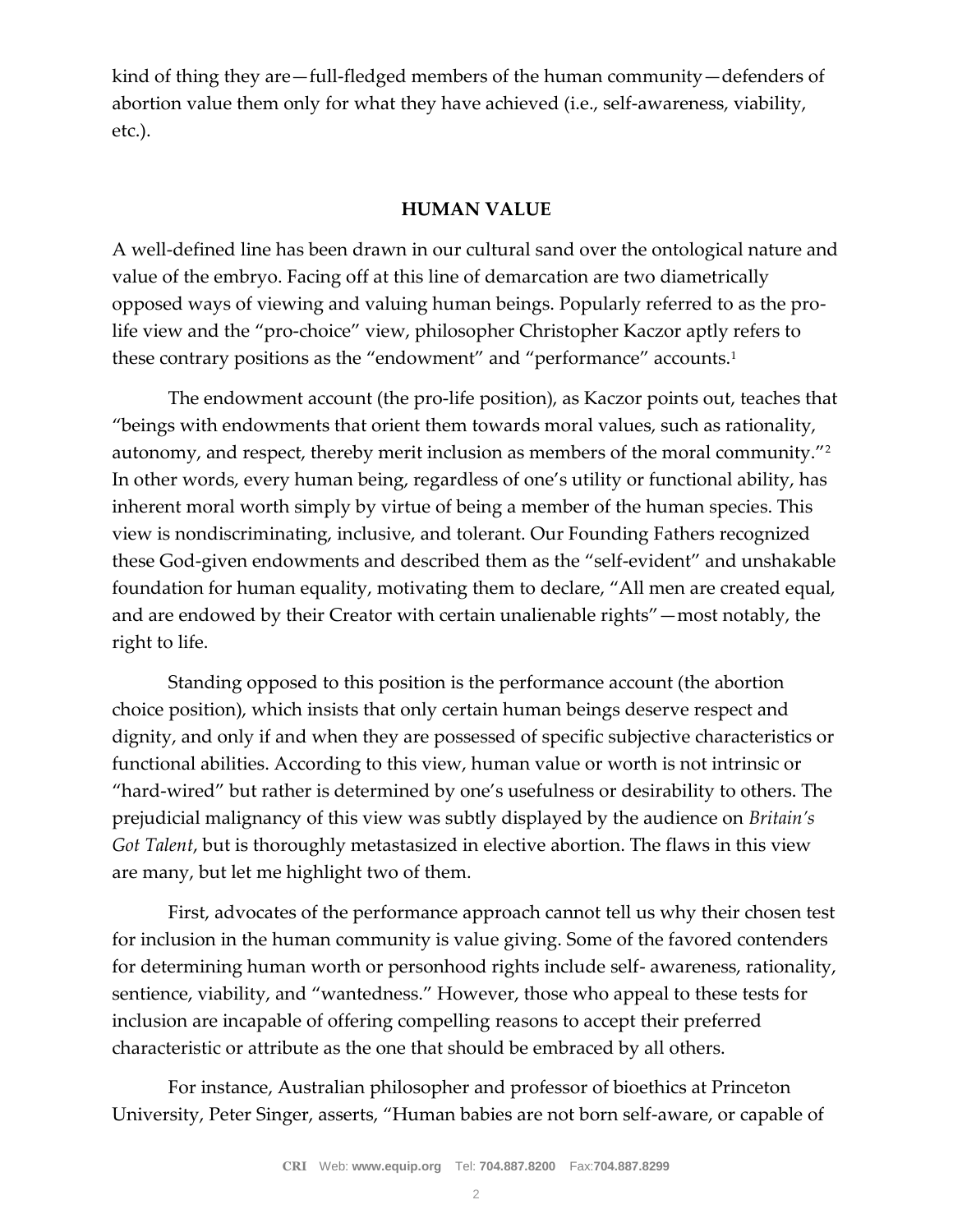grasping that they exist over time. They are not persons....The life of a newborn is of less value than the life of a pig, a dog, or a chimpanzee."<sup>3</sup> But why self-awareness? Why not something else, like viability or sentience?

This approach is tantamount to judging a beauty pageant where one's beauty is in the eye of the beholder. One judge prefers blondes, another brunettes, but neither is capable of providing persuasive scientific reasons or sound philosophical arguments for why their personal preference should crown the queen. This whimsical approach may be sufficient for picking a beauty queen, but it is hardly an objective or morally responsible method for determining who should enjoy legal protection and who should be a candidate for the dumpster.

It is difficult to miss the presumption of Peter Singer and others who with him claim to know with certitude by which subjectively chosen "standard" we should rank human value. Regardless of the attribute posited, the moral softness of any chosen attribute (e.g., "self-awareness") is laid bare by the fact that none is compelling enough to create a consensus among fellow champions of this view. If they are incapable of convincing one another, why should we be convinced?

Second, the performance account is elitist and intolerant. These are fighting words, to be sure, but it is difficult to deny their veracity. Slavery and racial segregation are pockmarks on our nation's history. Today almost every apparent form of bigotry is condemned in the strongest possible terms. However, it seems much of this expressed indignation is precariously grounded, since the same thinking that once put blacks in leg irons now puts unborn children in garbage disposals. Like those who once viewed the black man as a "lesser human" simply because of his skin color, many today view unborn children with the same disdain simply because they do not function at the "acceptable" level for inclusion in the human community. Many who congratulate themselves for having moved beyond the bigotry of slavery now conveniently ignore or even defend the dismemberment, disembowelment, and decapitation of weak and vulnerable children in the name of "choice" simply because they do not measure up to the subjective test(s) the strong and powerful have arbitrarily established for them. This is hardly a picture of inclusivity or tolerance.

All of this demonstrates the fact that every generation has the astonishing ability to be repulsed by the moral crimes of those who came before them, while at the same time repeating those same offenses. Many nations have a long history of defining entire classes of people out of existence simply because they do not pass someone's arbitrary test.

The performance tests are utterly incapable of providing a basis for human equality, since they are nothing more than mutable measuring sticks for calculating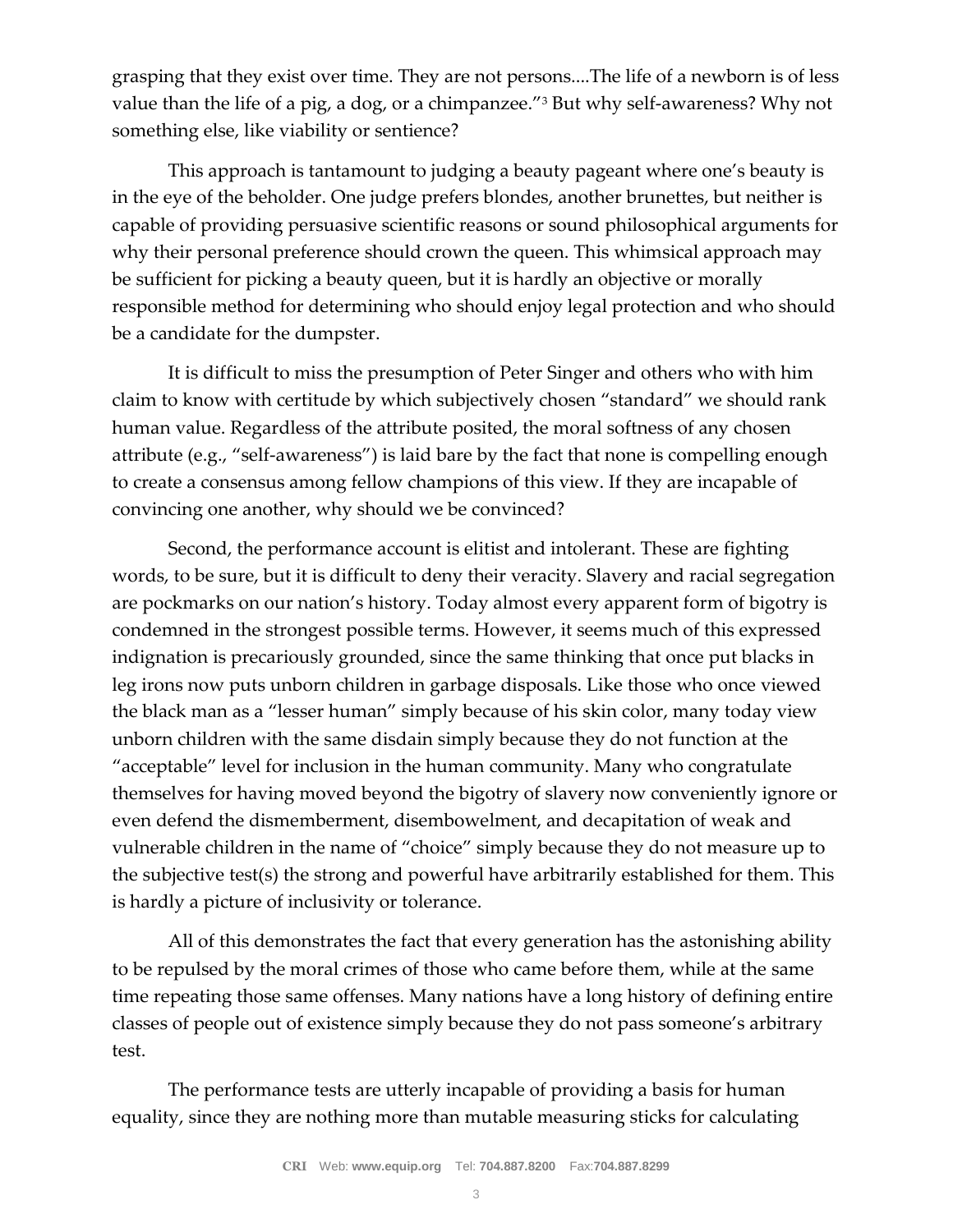human worth. Self-awareness, for example, does not come to every human being in the same degree or at the same time. As a result, Kaczor points out that the performance view not only divides us against one another but also against ourselves.<sup>4</sup> After all, if our dignity is based on self-awareness, which comes in varying degrees, then the more or less I have of it, the more or less valuable I am judged to be. Furthermore, selfawareness is not a permanent condition, as it comes and goes depending on one's circumstances.

#### **INTOLERANT TESTS**

The minute society divides the room, or the womb, by subjective and mutable tests for consideration in the human community such as size, extent of development, or degree of dependency, the table legs are kicked out from under human equality, and innocent people are targeted for death. The ovens of Auschwitz and the American slave trade serve as our witnesses and so does elective abortion.

Our opponents often take offense at such comparisons, but the parallels are inescapable. Although those of us who subscribe to the endowment approach are routinely portrayed in the media and in Hollywood films as intolerant and hateful, the opposite is true. It is our view, not theirs, that provides the moral and philosophical framework for human equality. Their view put innocent men, women, and children in leg irons; our view let them out.

The frailty of the performance or functionalist view and its inability to justify the practice of abortion is evident. Unfortunately, however, it is not just defenders of abortion who make the mistake of confusing human function with human value; sometimes well-meaning pro-lifers do, too.

For example, consider the extremely popular pro-life defense, "Abortion is bad because we might abort the next Einstein or the person who might find a cure for cancer." The late conservative columnist Joseph Sobran once wrote, "After tens of millions of [abortion] 'procedures,' has America lost anything? Another Edison perhaps? A Gershwin? A Babe Ruth? A Duke Ellington? As it is, we will never know what abortion has cost us all." In other words, abortion is bad because we might abort someone who could benefit us.

To be fair, Sobran makes a good point: abortion has undoubtedly deprived us of countless intelligent and talented individuals who would have made our lives better with new inventions and entertaining home runs. However, abortion is not a moral injustice primarily because of what it costs us but because of what it costs those who are aborted. As Life Training Institute Vice President, Jay Watts, points out, "While there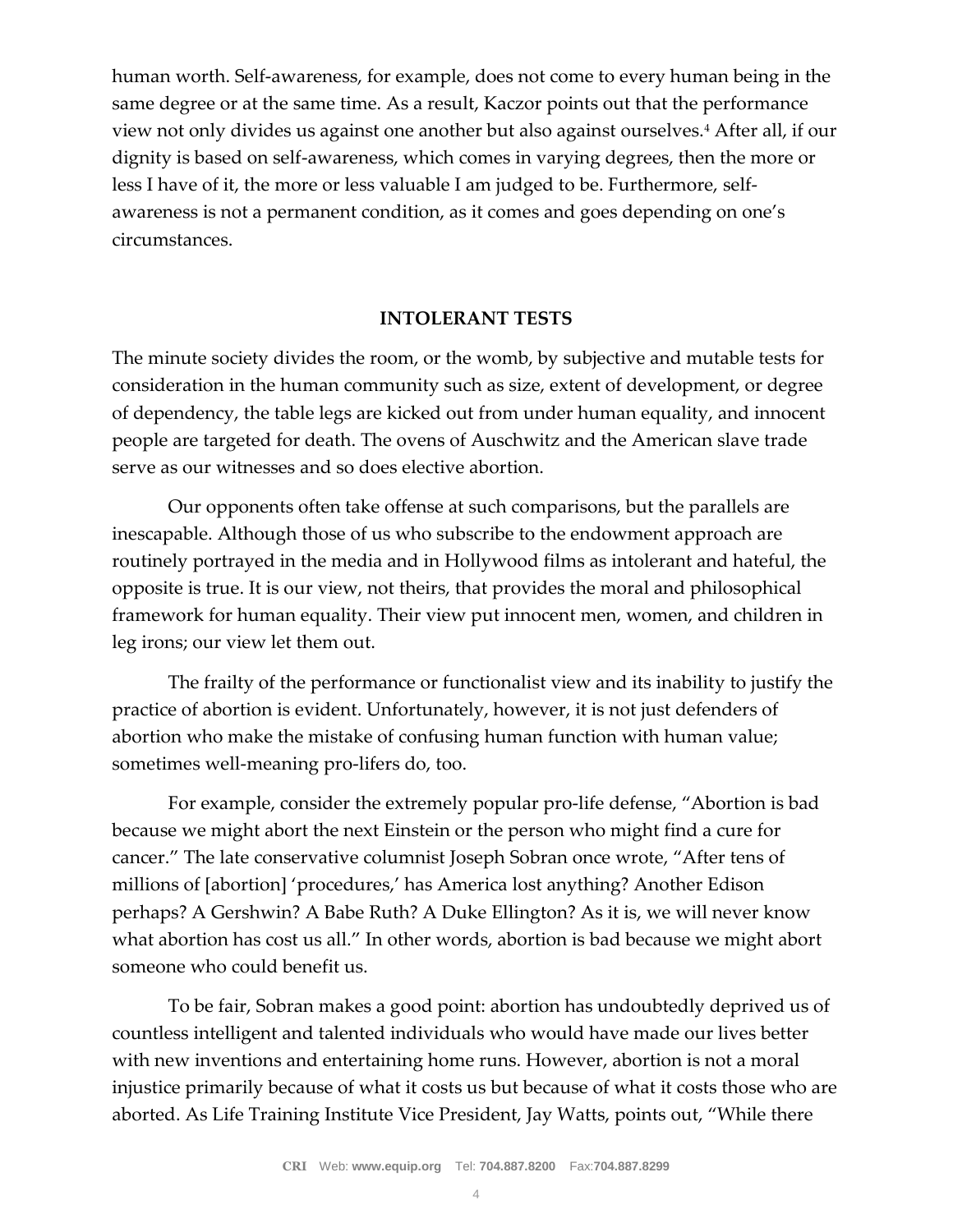are many things wrong with abortion, abortion is fundamentally wrong because it unjustly ends the life of innocent human beings."

Pro-lifers who employ this line of defense become guilty of picking the philosophically empty pockets of the abortion-choice crowd that says only certain people matter and only if they benefit society in some meaningful way. This is their position, not ours. When human value is measured against the highly praised functional abilities of a Gershwin or some guy who hits homers, the unborn child loses—and, yes, so does all of society.

Whether those destroyed by abortion would have lived to become future inventors or merely future competitors in the Special Olympics is irrelevant. The prolife position is tolerant and inclusive: Edison counts, and so does the embryo with an extra chromosome.

Arguing as Sobran does is not only philosophically weak but also tactically risky, since it invites our abortion-choice opponent to counterpunch with, "Sure, we might abort the next Gershwin, but abortion is a societal good because we might also abort the next Hitler. That would be a good thing, right?" Now we're at an impasse. When defending innocent human lives against abortion, the best intentions aren't enough: we need the best arguments.

## **AVOIDING BAD ARGUMENTS**

Those who initially scorned Susan Boyle soon after congratulated themselves for their speedy character development. Days after her appearance, Piers Morgan confessed, "I think we owe her an apology because it was an amazing performance. As I said, we were all laughing at her when she started" (*CBS News*, April 17, 2009). Mr. Morgan has strained out a gnat and swallowed a camel. The apology owed Susan is not for wrongly assuming she couldn't sing. It is for thinking she's only valuable because she can sing. But what if Susan couldn't sing? Would the mocking she endured have been justified in such a case?

Sadly, pop culture's love for Susan Boyle is only skin-deep. Like a circus animal, she had to perform for us in order to earn our respect. She had to prove her value by entertaining us. This is precisely how our courts, and many in our society, treat unborn children. They are valuable only if we want them or if they might find a cure for what ails us. But if we are going to insist on confusing one's value with one's function, why stop at abortion? What prevents us from applying this same thinking to those outside of the womb who can't sing or march to our drum? It's time to move beyond the puerile